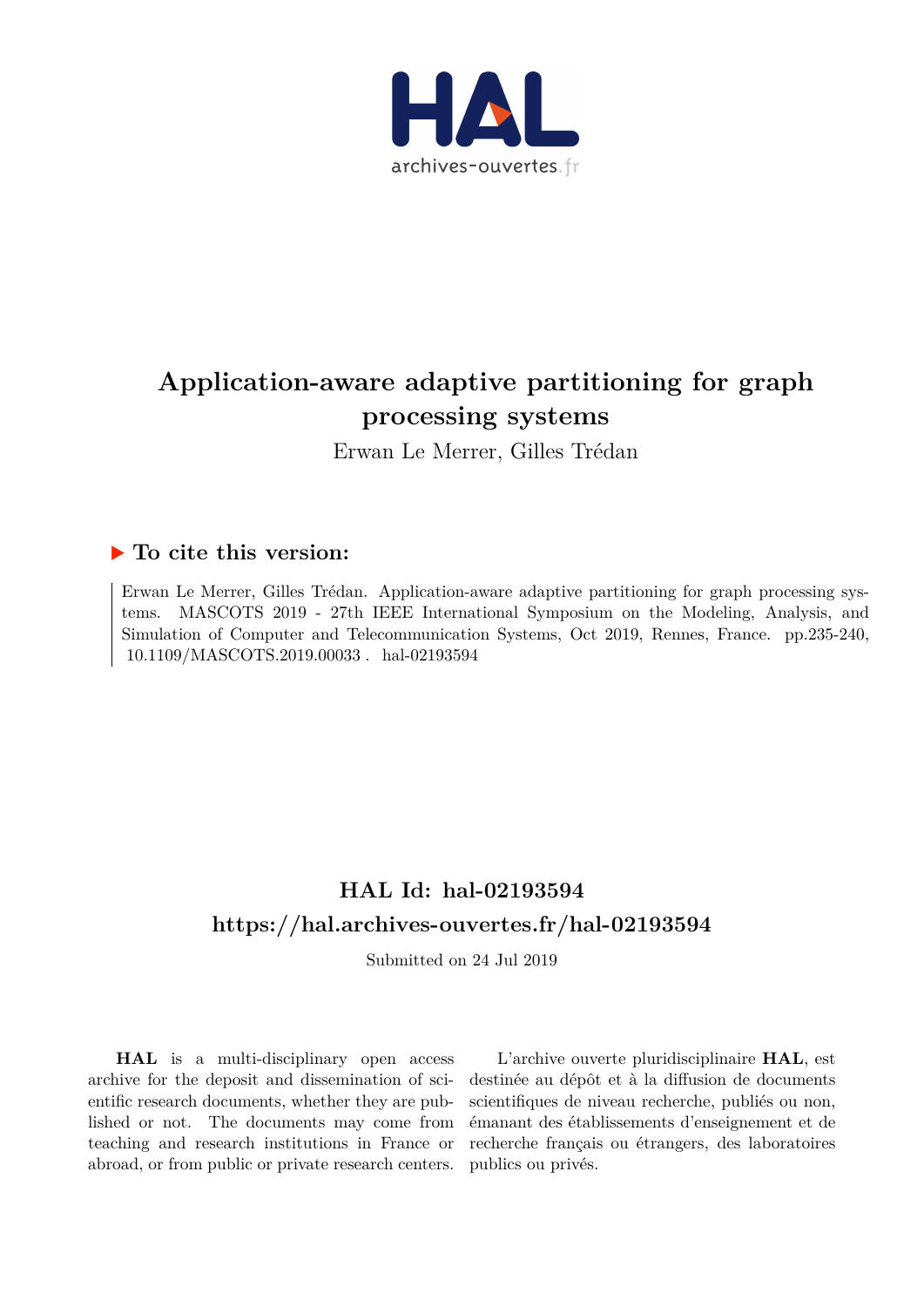# Application-aware adaptive partitioning for graph processing systems

Erwan Le Merrer *Univ Rennes, Inria, CNRS, IRISA* Rennes, France erwan.le-merrer@inria.fr

Gilles Trédan *LAAS/CNRS* Toulouse, France gtredan@laas.fr

*Abstract*—Modern online applications value real-time queries over fresh data models. This is the case for graph-based applications, such as social networking or recommender systems, running on front-end servers in production. A core problem in graph processing systems is the efficient partitioning of the input graph over multiple workers. Recent advances over Bulk Synchronous Parallel processing systems (BSP) enabled computations over partitions on those workers, independently of global synchronization supersteps. A good objective partitioning makes the understanding of the load balancing and communication trade-off mandatory for performance improvement. This short paper addresses this trade-off through the proposal of an optimization problem, that is to be solved continuously to avoid performance degradation over time. Our simulations show that the design of the software module we propose yields significant performance improvements over the BSP processing model.

#### I. INTRODUCTION

Graph-based applications such as social networks [10], search engines or recommender systems [2] have to deal with giant and constantly evolving networks of user or item interactions. Data-processing over those graphs include graphoriented operations, such as PageRank or shortest paths [8]. More local vertex-oriented operations, where computations are centered on some particular vertices, are of particular interest for instance in the support of social networks. This includes users fetching their friends' profiles [10] (one hop retrieval), getting recommendations [2], or being assigned an influence metric such as TunkRank [16], [3]. Such operations are attractive for front-end Internet applications, as query latency is low as compared to global operations, and as the graph can be updated in real time to reflect user interactions on the platform. This paper specifically values those vertexoriented computations.

In order to ensure scalability when running such applications on a set of workers, different execution models were considered by system designers. Due to it's widespread use in datacenters, the Bulk Synchronous Parallel (BSP) [15] paradigm is the de-facto execution model for actual state-of-the-art graph processing systems [8], [1]. Notably, Giraph++ [14] introduced an alternative execution model, named BSP-hybrid. In a nutshell, this paradigm is as follows: like in BSP, BSP-hybrid workers each hold a partition (*i.e.* a sub-graph) of the graph; they process the requests related to this partition. Both BSP and BSP-hybrid are organized is supersteps, and inter-worker communication can only be made at the end of a superstep. Yet, unlike BSP where intra-worker communications are also delayed until the end of the current superstep, BSP-hybrid systems allow intra-worker communication to be done within the current superstep. In other words, the improvement made by BSP-hybrid is to allow algorithm steps to proceed between vertices belonging to the same partition, without being blocked by the global synchronization superstep. Therefore, requests can be processed in only one superstep provided they do not require inter-worker communication: the partitioning of the graph becomes a salient feature for fast request processing.

The quality of the partitioning method is thus at the core of BSP-hybrid efficiency: well balanced partitions cause equivalent completion times for the different workers, preventing the last-reducer curse [13]. Simultaneously, avoiding too many graph edges in between workers allows most requests to be fulfilled locally by a worker within a superstep while reducing the network usage. These two objectives are commonly captured by the following metrics: load balancing (noted LB hereafter) and edge cut (noted  $C$ ), and formalized as follows:  $LB = \frac{\min_{i \in [k]}([P(i)])}{\max_{i \in [R(i)]}}$  $\frac{\min_{i\in[k]}(|P(i)|)}{\max_{i\in[k]}(|P(i)|)}, C=1-\frac{|\{(a,b)\in E \text{ s.t. } a\in P(i), b\in P(j), i\neq j\}|}{|E|},$ 

where workers host and process over a partition of the  $G =$  $(V, E)$  graph,  $P(i)$  denotes the partition number i, and  $|P(i)|$ its cardinality in terms of graph nodes.

The importance of a good partitioning method, for providing good values for  $LB$  and  $C$  metrics is highlighted in the paper introducing Giraph++ [14]. Yet, the relationship between those two metrics and the performances of the BSP-hybrid processing model is unexplored. Secondly, for vertex-oriented applications, graph persistence in the processing system is mandatory for avoiding constant graph reloading (see *e.g.* [3], [10]). This questions the possibility to migrate vertices between workers at runtime, in the context of a constantly evolving graph; the relationship between  $LB$  and  $C$  thus becomes particularly important.

This paper addresses this unexplored relationship between  $LB$  and  $C$  in the context of a BSP-hybrid processing model, and proposes the design of a software module for further processing time improvement. Our contributions are: *(i)* to exhibit the graph-related tradeoff between LB and C in such a processing model. This tradeoff directly translates into the performance of applications exploiting that graph; we illustrate this principle through analysis in Section II. *(ii)*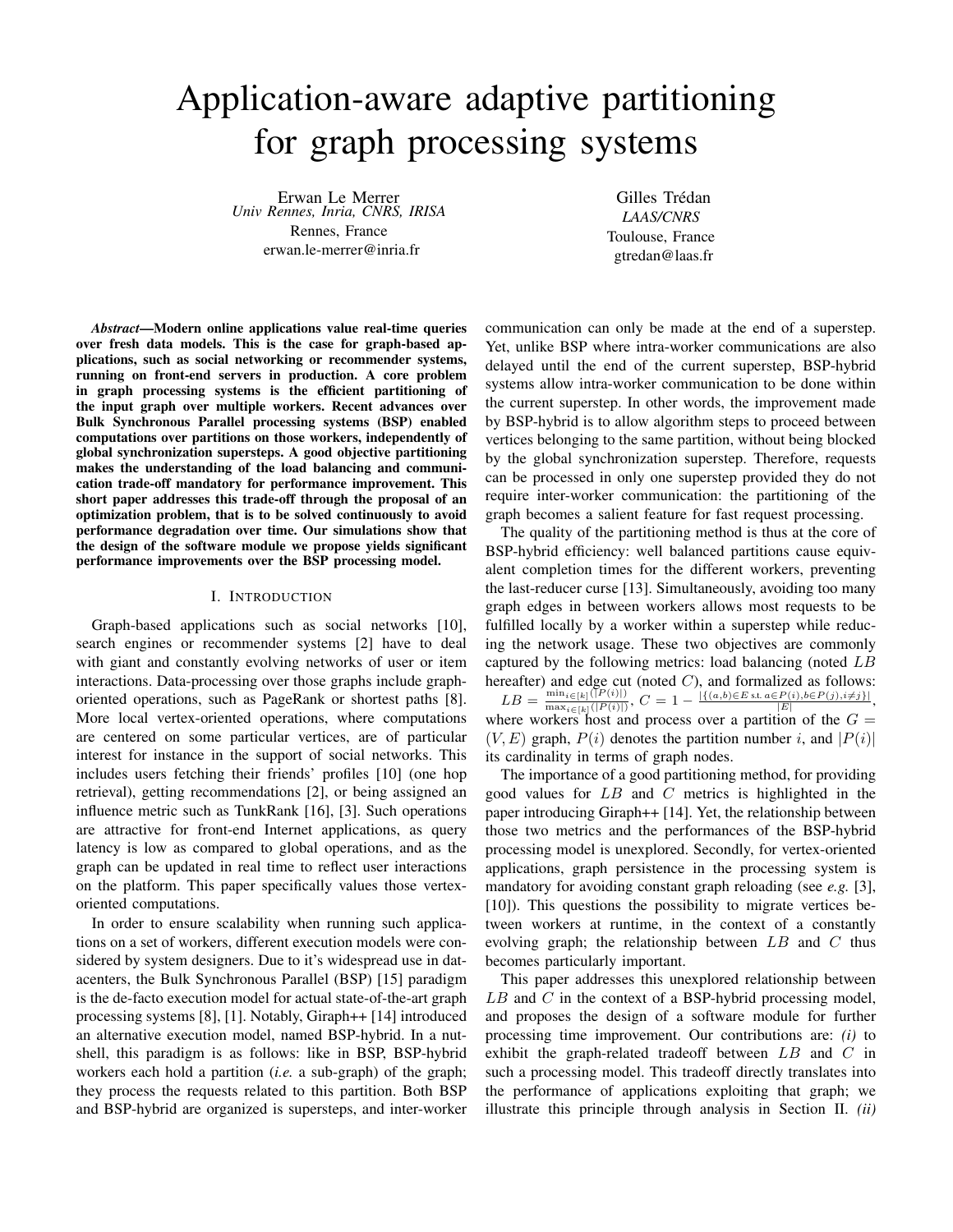Given the previous observation, to consider the problem of an adaptive partitioning method as an optimization problem, in Section III. In this problem, the optimization choices are either  $LB$  or  $C$ , and the metric to optimize is the application performance, measured by the *average request processing time*. *(iii)* Finally, to propose a *blind hill climbing* optimizer for adaptive partitioning, in sub-Section III-B. This module implements arguably the simplest heuristic solution to the aforementioned optimization problem. It monitors the average processing time, and leads partitioning towards LB or C improvement strategies. We finally show through simulations, in Section IV, that such module significantly improves the performance of a BSP-hybrid system.

#### II. IMPACT OF PARTITIONING IN THE BSP-HYBRID MODEL

In BSP systems, any vertex-to-vertex communication will be delayed until the end of the current superstep, be it intraworker or not. As a superstep ends when the last worker is done, a high stress is put on  $LB$ ; C is thus taking a back seat as a network congestion consideration. In the BSP-hybrid model, dense sub-graphs on workers allow for in-worker computation between supersteps, and even partition sizes imply similar completion times and no straggler workers: both  $C$  and  $LB$ are simultaneously valuable. Yet, we show in this section that C and LB often cannot be improved simultaneously.

#### *A. Load/Cut Trade-off Impact on Performance*

We now propose a simple model, intended to capture the relationship between aforementioned concurrent objectives.

*1) System Modeling:* As a BSP distributed application, we assume  $k$  workers connected through synchronous equal links dedicated to an application running on top of a partitioned graph G. We hereafter coarsely model its environment. To fulfill a request  $r$ , we consider that this application only consumes two quantities: data  $m(r)$  and CPU cycles  $c(r)$ . Every worker is able to provide CPU cycles at rate  $\chi$  per time unit. If r is the only request on a single worker  $(k = 1)$ , all the required data is available locally and instantly, therefore  $t_r = \frac{c(r)}{r}$  $\frac{(r)}{\chi}$  .

As a simple model for congestion, assume that every worker evenly splits its processor time to all the requests it has to handle (side effects such as context switches are neglected), and that the number of requests arriving at worker  $i$  is proportional to  $|P(i)|$ : a worker i provides CPU cycles to each request at rate  $\frac{\chi_i}{|P(i)|}$ .

The data requirements of a request  $r$  are modeled as the  $\ell$ -hop neighborhood of a node (*i.e.* a closed metric ball  $B$ ):  $m(r) \simeq B(v, \ell) \subset G$ , where v is the center of request r. We define  $\ell$  as a measure of requests' *locality*. Let us illustrate this concept: the request "get v's degree"  $[10]$  has a locality of 0 (every node knows its adjacency list), whereas the request "get v's graph *eccentricity*" (*i.e.* its greatest distance to any other vertex) has a locality of  $D$ , the graph diameter. A damped random walk (jump with a probability  $\alpha < 1$ ) can be modeled by an "expected" locality (*e.g.*  $\ell = \lceil \frac{-1}{\log(\alpha)} \rceil$ ).



Fig. 1. Illustration of the load balancing  $(LB)$  versus edge cut  $(C)$  trade-off: contradictory decisions can be made, favoring one over the other.

Let  $p$  be the worker holding vertex  $v$ , center of a request  $r$ of locality  $\ell$ . If  $B(v, \ell) \subset P(p)$ , all the required information to process  $r$  is already available on  $p$ , the request processing time only depends on the CPU resources available on  $p$ :  $t_r = \frac{c(r)|P(p)|}{r_p}$ . However, if  $\exists q, B(v, \ell) \cap P(q) \neq \emptyset$ , then  $v_r = \frac{\chi_p}{\chi_p}$ . However, in  $\frac{1}{2}q$ ,  $D(v, v) + 1$  ( $q$ )  $\neq \infty$ , then<br>information will have to be fetched from worker q, and the duration of this fetch will add up to the request processing time. Let  $\lambda$  be the network latency induced by such a fetching operation. Remote fetches cannot be made parallel, mostly because the  $\ell$  hop neighbors (and therefore the partitions holding them) are not known in advance beside direct neighbors. Therefore we model the processing time of request  $r$  when processed by p as:

$$
t_r = \underbrace{\frac{c(r)|P(p)|}{\chi_p}}_{\text{computing time}} + \underbrace{\lambda |\{j \neq p, \text{s. t. } P(j) \cap B(r,\ell) \neq \varnothing\}|}_{\text{information fetching time}}. \tag{1}
$$

Observe that the computing time contribution depends on  $|P(p)|$  since the bigger the partition is, the more requests worker  $p$  will have to serve in parallel. The information fetching time also depends on  $P(p)$  since the bigger  $|P(p)|$ is, the higher the chances are that  $B(v, \ell) \subset P(p)$ , therefore reducing the information fetching time to 0. This is the **trade**off that the partitioning strategy has to solve in order to minimize request processing time: computations over small partitions are processed faster (since the load on the machine holding the partition is low) at the cost of higher information fetching costs. On the other hand, computations over big partitions are slower, but requires on average less fetching. We now illustrate how the data requirements of the application impact this trade-off.

*2) Trade-off Analysis Using a Pathological Graph:* With the aforementioned tradeoff in mind, consider the graph depicted in Figure 1. This graph consists in four fully connected clusters of sizes  $N, N, n$  and n. Clusters of equal size are connected by  $L$  links, and two links connect one cluster of size N with one of size n. Assume that  $N > n$  and  $n > L > 1$ . Two key observations are: *(i)* Any exactly balanced bisection (*i.e.* two partitions  $G_1, G_2$  such that  $|G_1| = |G_2| = (N + n)$ ) of the graph cuts at least  $2L$  links. Let  $P_{LB}$  such bisection, symbolized by Ls on Figure 1. *(ii)* The graph is 2-connex. The minimal cut is 2 and has a load balance  $\frac{\min(|G_1|, |G_2|)}{\max(|G_1|, |G_2|)}$ . Let  $P_L$  such bisection, symbolized by 1s on Figure 1. of

Now let us compute the average processing time  $E(t_r)$  of a request centered on a node  $v$ . Since we have only two clusters,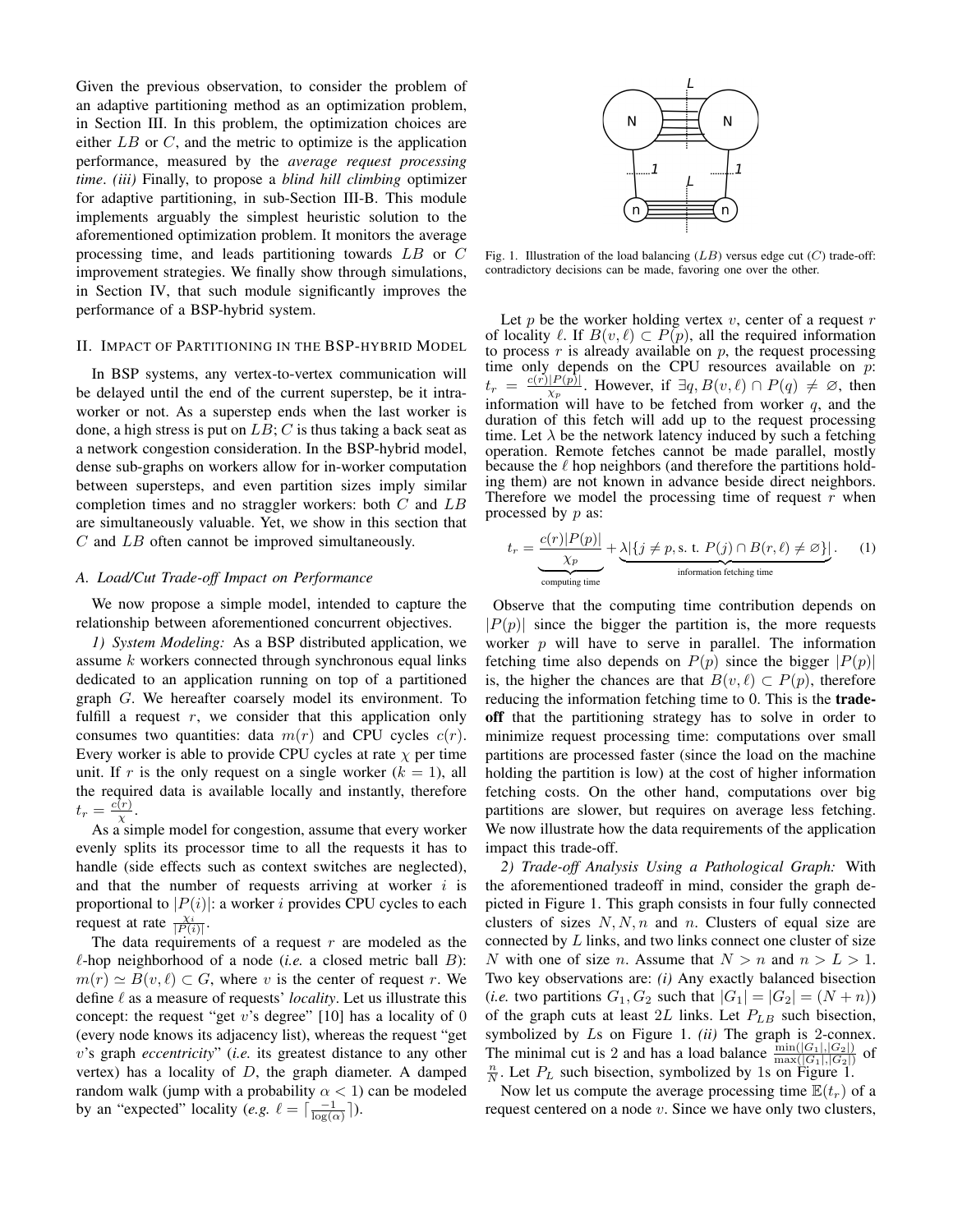assuming  $\ell \in \{0, 1\}$ , computing the information fetching cost is easy. Let B be the boundary of each cluster, and  $\phi = c(r)$ . Assume LB is preferred:

$$
\mathbb{E}(t_r|P_{LB}) = \frac{\phi(n+N)}{\chi} + \lambda \ell \Pr(v \in \mathcal{B}) = \frac{\phi(n+N)}{\chi} + \lambda \ell \frac{2C}{n+N}.
$$
\n(2)

Now assume  $C$  is preferred:

 $\phi(n +$ 

$$
\mathbb{E}(t_r|P_C) = \Pr(v \in P_1)\frac{\phi|P_1|}{\chi} + \Pr(v \in P_2)\frac{\phi|P_2|}{\chi} + \lambda \ell \Pr(v \in \mathcal{B})
$$
\n(3)

$$
= \frac{2\phi(n^2 + N^2)}{\chi(n+N)} + \lambda \ell \frac{2}{n+N}.
$$
 (4)

If we compare those two quantities we have:

$$
\mathbb{E}(t_r|P_{LB}) \le \mathbb{E}(t_r|P_C) \Leftrightarrow \qquad (5)
$$

$$
N)^2 + 2\ell\lambda\chi C \le 2\phi(n^2 + N^2) + 2\ell\lambda\chi \Leftrightarrow \frac{2\ell\lambda\chi}{\phi} \le \frac{(n-N)^2}{C-1}.
$$

(6)

,

Therefore, in such a setting, one can draw two observations: the confirmation that if the problem is only local ( $\ell = 0$ ), a partitioning providing a good  $LB$  is always faster (which corresponds to embarrassingly-parallel problems, as targeted by use-cases of the BSP model). On the contrary, a less local problem (*e.g.* users getting their influence rank) will benefit a lot from a low  $C$ . Second, final inequality (6)'s left hand side only contains application and hardware dependent variables, that are unlikely to change at runtime, even after graph updates. The inequality's right hand side only contains graph dependent variables: these are likely to evolve at runtime, as the graph evolves. A static partitioning strategy, that does not improve results of its past decisions, is thus likely to be suboptimal. This calls for the design of an adaptive partitioning module, that we now present.

#### III. AN OPTIMIZATION MODULE FOR ADAPTIVE PARTITIONING

#### *A. Optimization Problem Statement*

For navigating in this trade-off at runtime, a processing system has to employ a well defined function in order to choose one of the two concurrent directions for optimization (LB or C). Let  $\mathbb{E}^G$  be the *general* average processing time, *i.e.* for all requests centered on all nodes, during an arbitrary observation period. The optimization problem the graph processing system has to solve to maximize throughput in this model is therefore the minimization of:

min. 
$$
\mathbb{E}^{G}\left(1/\chi\sum_{r\in R}\sum_{r'\in R}c(r)\delta_{q_{r'},q_{r}} + \lambda\sum_{r\in R}\sum_{j\in V}m_{rj}(1-\delta_{q_{r},p_{j}})\right)
$$
  
with 
$$
1 \leq p_{i} \leq k, \forall i \in V,
$$

$$
1 \leq q_{r} \leq k, \forall r \in R,
$$
(7)

where  $R$  is the set of requests,  $M$  is the matrix of data requirements for the requests R: it is a  $|R| \times n$  matrix where  $m_{ri} = 1$  if request r needs i's data to be processed, and 0 otherwise. Finally,  $c(r)$  if the computing cost of request  $r, \chi$  is the power of each worker (in computing units per timestep), and  $\lambda$  is the network access latency (in timesteps), and  $\delta$  is the Kronecker delta function. Vectors  $(p_i)_{i \in V}$  and  $(q_r)_{r \in R}$  respectively represent how the system allocates nodes and requests to workers. In practical contexts  $(c(r))$  is not too big) a good strategy is to allocate requests at their center node, leaving node allocations the only input of this problem.

In this notation, one can express the cut as:

$$
C = 1 - 1/m \sum_{i,j \in V^2} a_{ij} (1 - \delta_{p_i, p_j}),
$$

with  $a_{ij}$  being the values of the adjacency matrix associated to the graph  $\tilde{G}$  and  $m$  the total number of edges of the graph. Load balancing can be expressed as:

$$
LB = \frac{\min_{i \in 1..k} \sum_{r \in R} \delta_{i,q_r}}{\max_{i \in 1..k} \sum_{r \in R} \delta_{i,q_r}}.
$$

With arbitrary input graphs and workloads, the impact of any partitioning algorithm is complex and does not permit to derive  $\mathbb{E}^{G}(t_r)$  from a closed-form formula. This could be observed from our example model with Eq 1, where  $LB$  and  $C$ do not appear directly in the equation. We thus have to observe the resulting evolution of this metric based on the changes of both LB and C with time. Specifically, one can observe that LB and C respectively contribute to the left and right parts of the function to minimize (7); they therefore constitute natural optimization directions. In practice, as future requests cannot be predicted, an optimizer can 1) monitor  $\mathbb{E}^G$  and 2) change the node allocations  $(p_i)_{i \in V}$ : migrate the nodes. The questions that remain are which nodes must be migrated, and where to migrate them. Heuristics exist for the second question [12], but are until now agnostic of current  $\mathbb{E}^G$ ; we hereafter present a simple heuristic to answer both questions at runtime.

#### *B. An Optimizer Using Blind Hill Climbing*

Given the state of the partitioning at a given time on workers, improving on either  $LB$  or C means re-configuring the system, by moving some nodes onto different workers. As finding a particular graph partitioning is a NP-complete problem (*e.g.* bisecting static graphs [5]), we have to rely on local search optimization. Considering our computing time feedback  $\mathbb{E}^G$ , and two improvement criterions, we seek a configuration on the *Pareto frontier* for the optimal choice between LB and C. A classic optimization framework is *hill climbing*.

Among all possible optimization approaches, we choose to use hill climbing for two reasons. First, it is simple and provides a baseline for the approach: more elaborated approaches are likely to perform better for instance by leveraging previous runs to select the improvement direction. Secondly, the continuous updates of the graph perpetually prevent the system from converging to a stable state, therefore removing the local minima drawback of hill climbing.

Algorithm 1 presents the pseudo-code. The difference of our setup with a canonical hill climbing is that we cannot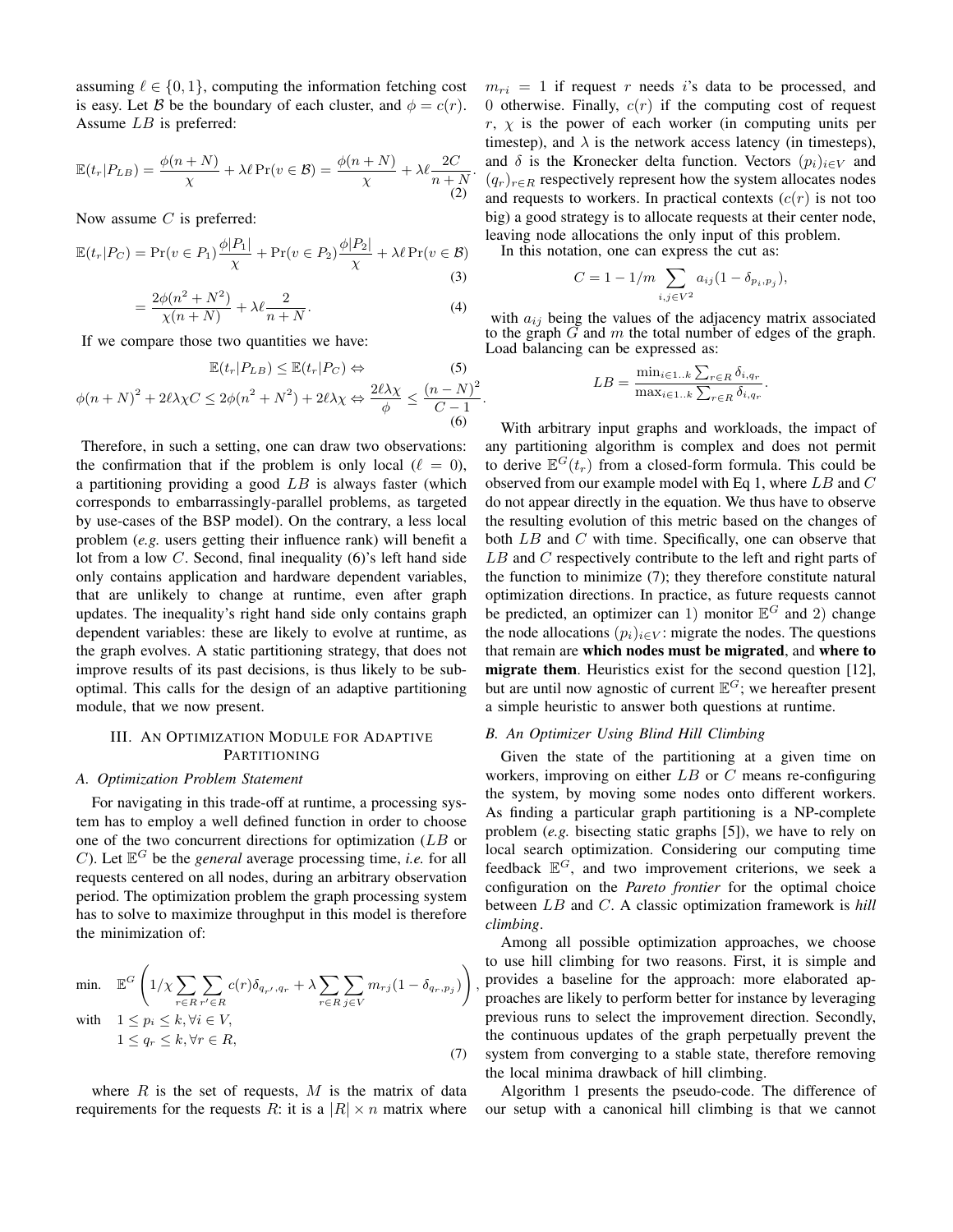```
while True do
c_{before} \leftarrow getComputeTime();
buffer();
if Random(cut, balancing) == cut then
  \mid changes \leftarrow \text{OptimizeOnCut}()else
  \lfloor changes \leftarrow OptimizeOnBalancing()
 c_{after} \leftarrow \text{getComputeTime}();
if c_{after} > c_{before} + \epsilon * c_{before} then
   rollback(changes);
else
  commit(changes);
flushBuffer();
```
Algorithm 1: Pseudo-code for the BHC adaptive *Optimizer*.

instantly evaluate both neighbors of current configuration, *i.e.* the new configuration after a step on LB and after a step on C. We thus make a random choice towards one criterion, and act as a function of resulting computing time, by committing or rollbacking changes made (an optional parameter  $\epsilon$  can enforce improvement over previous configuration to be  $\epsilon$  times better). We name this algorithm *Blind Hill Climbing* or BHC in the sequel. Methods OptimizeOnCut() and OptimizeOnBalancing() are for instance picking "bad" nodes having a large contribution to  $C$ ; OptimizeOnCut() selects worst nodes on all workers, while OptimizeOnBalancing() only on the more unbalanced workers. They then allocate the selected nodes to the partitions containing the most of their neighbors (OptimizeOnCut()), or using the best heuristic from [12] (*i.e.* the *weighted deterministic greedy* strategy for OptimizeOnBalancing()). Method  $\text{getComputeTime}$  () returns current  $\mathbb{E}^{G}$ . Finally, method buffer() records all incoming events (vertices, requests) in a message queue, while flushBuffer() consumes those buffered events. This encapsulation ensures that no graph modification affects the system while optimization is being performed.

#### IV. PERFORMANCE EVALUATION BY SIMULATION

To validate our approach, we evaluate the performance of the BHC module through simulations on real-world network topologies for a panel of typical vertex-oriented graph applications. The worker model is patterned after Section II, and the system processes real graphs that are presented hereafter.

#### *A. System Setup*

We consider four applications, that are representative of different locality/computation trade-offs. Each operation is vertex-oriented, and run on the current graph partitioning:

FETCH: get one-hop neighbors, to fetch and display information (*e.g.* on user's wall) [10].

RECOM: get a recommendation, for instance to propose new friends to connect to [2]. This implementation uses random walks from the node to propose friends to.

CENTRAL: get  $\frac{diameter}{4}$ -hop neighbors, and compute centrality over this ego network, to identify key locations for data dissemination [4].

MIX: execute an equal load of the three previous operation.

The computational cost of the requests FETCH, RECOM, CENTRAL and MIX are respectively  $c(r) = 1, 2, 3$  and 2. We use different values of  $\lambda$  to simulate different network instantiations: one very slow with  $\lambda = 1000$ , one medium<sup>1</sup> with  $\lambda = 100$  and one fast with  $\lambda = 10$ . The processing throughput  $\chi$  of a machine is set to one, and  $\epsilon$  to zero *(i.e.* no degradation allowed). Requests on the system are simulated as follows: 100 times per run,  $1\%$  of randomly selected nodes are the center of a request (either FETCH, RECOM, CENTRAL or MIX accordingly). We simulate various number of workers  $k \in \{4, 8, 32\}$  and migrations are up to 10% of workers' partition sizes at time of optimization. getComputeTime() is estimated by executing Eq 1 over  $\frac{n_t}{100}$  requests (with  $n_t$  the size of the graph  $G$  at time  $t$ ), randomly picking the start node. Finally, each experiment is reported as the average of 15 independent runs.

We simulate requests over growing graphs, that are real world interaction graphs available online<sup>2</sup>. As the information about the real growth of those graphs is not available (exact order of arrival of their vertices), we stream them by picking vertices in a random order (15 runs and then random seeds for each graph and each application). We run simulations on the following graphs: 4elt ( $n = 15,606$ ,  $m = 91,756$ ), Brightkite ( $n = 58, 228, m = 214, 078$ ), Digg ( $n = 30, 398,$  $m = 87,627$ , escorts ( $n = 16,730, m = 50,632$ ), Facebook  $(n = 63, 731, m = 1, 269, 502)$ , Gnutella  $(n = 62, 586,$  $m = 147,892$ , Gowalla  $(n = 196,591, m = 950,327)$ , pgp  $(n = 10,680, m = 24,316)$ , Slashdot  $(n = 79,120,$  $m = 515, 581$  and Twitter ( $n = 465, 017, m = 834, 797$ ).

#### *B. Simulation Results*

Figure 2 details a run of our system. In 2(a), curves represent the evolution of the request processing time  $\mathbb{E}^G$ , while the Gowalla graph is growing over time. Dashed curves represent  $\mathbb{E}^{G}$ 's evolution in a system with no optimization (*i.e.* no vertex migration), while plain curves a system implementing the BHC module. The most striking benefits of BHC are witnessed on less local applications such as CENTRAL and RECOM, *e.g.* with around 50% improvement for RECOM. On FETCH requests, no noticeable improvement occurs, as the state of the art algorithm from paper [12] achieves a very good static partitioning.

Figure 2(b) provides a more aggregate perspective of the results. It plots the endpoints (graphs fully streamed) with and without BHC optimization, averaged for all 45 different runs (15 for each cost ratio) on each graph, and for  $k = 4$ . First, one can observe that non-optimized results (triangles) have a worse  $C$  and  $LB$  than the results using BHC (except for RECOM, having a worse  $LB$ ). Moreover, one can notice that all the non-optimized results are application-oblivious:

<sup>&</sup>lt;sup>1</sup>There is typically a factor 100 between a main memory based operation, and a network operation on a 1Gbps network (please refer to http://norvig.com/21-days.html).

<sup>2</sup>http://konect.uni-koblenz.de/networks/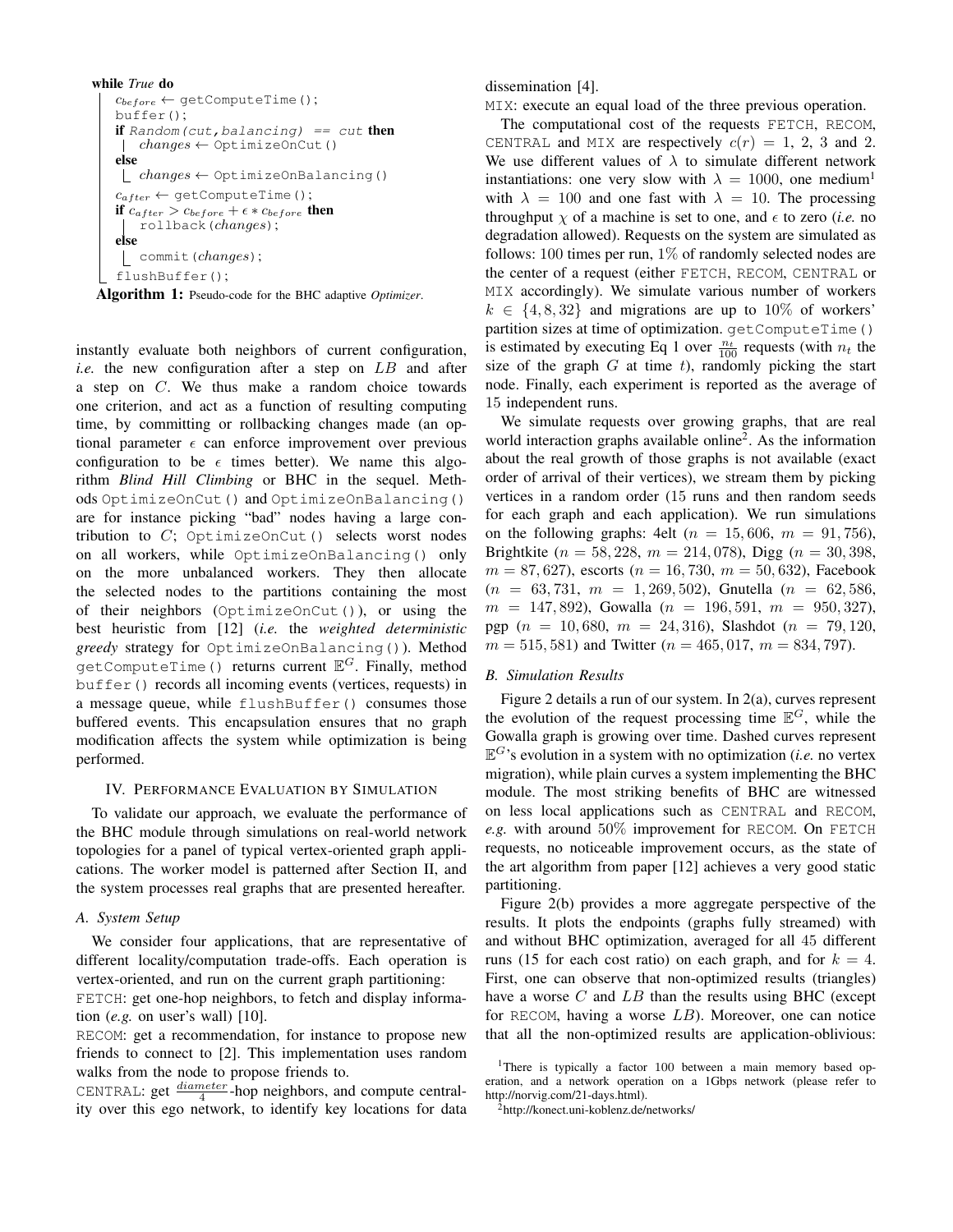

(a) Runtime of the different applications over the Gowalla graph ( $\lambda = 100$ , and  $k = 4$ ) along its streaming process, as a function of the number n of streamed vertices (emulating time). Mean and standard deviation computed over 15 independent runs.

(b) Aggregate load balancing (y-axis) and edge cut (x-axis) values produced with and without BHC optimization. Aggregation is made over the 10 datasets, for 15 independent runs.  $k = 4$ .

Fig. 2. Simulation of a graph processing system, with and without the BHC optimization module: results plotting evolution of processing time and improvement of load balancing and edge cut.

|                |            |         | <b>CENTRAL</b> |         |        | <b>FETCH</b> |        |        | <b>MIX</b> |       |        | <b>RECOM</b> |       |  |
|----------------|------------|---------|----------------|---------|--------|--------------|--------|--------|------------|-------|--------|--------------|-------|--|
|                | Dataset    | $l=10$  | 100            | 1000    | $1=10$ | 100          | 1000   | $l=10$ | 100        | 1000  | $1=10$ | 100          | 1000  |  |
| $w=4$          |            |         |                |         |        |              |        |        |            |       |        |              |       |  |
| 1              | 4elt       | 0.84    | 2.32           | 11.94   | 0.79   | 0.93         | 4.27   | 4.48   | 21.92      | 38.71 | 7.44   | 31.38        | 39.14 |  |
| $\overline{c}$ | brightkite | 2.53    | 9.53           | 16.25   | 0.56   | 0.72         | 3.19   | 8.02   | 26.86      | 33.74 | 16.01  | 40.77        | 49.66 |  |
| 3              | digg       | 0.16    | 3.58           | 7.94    | 0.22   | 0.21         | 0.97   | 1.15   | 3.43       | 3.58  | 3.09   | 6.16         | 6.91  |  |
| 4              | escorts    | 0.01    | 0.43           | 4.40    | 0.41   | 2.11         | 15.22  | 23.69  | 57.05      | 68.04 | 43.63  | 67.45        | 71.31 |  |
| 5              | facebook   | 2.50    | 10.03          | 12.60   | 0.79   | 2.74         | 18.31  | 8.87   | 14.35      | 17.39 | 14.43  | 38.24        | 47.46 |  |
| 6              | gnutella   | 0.00    | 0.00           | 0.43    | 0.00   | 0.07         | 0.14   | 0.13   | 5.09       | 4.80  | 1.87   | 5.71         | 7.76  |  |
| $\overline{7}$ | gowalla    | $-2.99$ | 9.25           | 7.83    | 0.38   | 0.53         | 1.95   | 3.64   | 14.81      | 33.32 | 7.13   | 35.51        | 60.55 |  |
| 8              | pgp        | $-0.60$ | 13.55          | 8.74    | 0.07   | 0.85         | 5.94   | 7.59   | 32.43      | 28.63 | 17.50  | 37.85        | 39.81 |  |
| 9              | slashdot   | 0.03    | 4.46           | 1.04    | 0.31   | 0.70         | 4.51   | 4.75   | 6.62       | 5.80  | 8.15   | 23.90        | 28.29 |  |
| 10             | twitter    | 0.33    | 0.86           | 1.23    | 0.34   | 0.34         | 1.85   | 4.30   | 18.45      | 34.51 | 14.29  | 38.65        | 49.77 |  |
| $w=8$          |            |         |                |         |        |              |        |        |            |       |        |              |       |  |
| 11             | 4elt       | 1.82    | 4.32           | 16.69   | 1.41   | 2.04         | 3.48   | 6.77   | 29.25      | 34.24 | 12.38  | 37.79        | 33.89 |  |
| 12             | brightkite | 5.94    | 8.64           | 15.79   | 0.34   | 1.01         | 7.85   | 10.75  | 21.24      | 30.81 | 22.79  | 43.44        | 47.61 |  |
| 13             | digg       | $-0.31$ | 5.20           | 9.00    | 0.20   | 0.37         | 2.56   | 3.29   | 2.77       | 5.21  | 4.32   | 4.83         | 4.83  |  |
| 14             | escorts    | 0.39    | 0.86           | 7.84    | 0.45   | 4.27         | 21.37  | 34.25  | 57.55      | 63.09 | 49.97  | 61.73        | 64.00 |  |
| 15             | facebook   | 9.78    | 11.90          | 5.26    | 1.29   | 5.49         | 27.27  | 13.53  | 19.14      | 21.05 | 20.97  | 39.43        | 42.24 |  |
| 16             | gnutella   | 0.01    | 0.22           | 0.52    | 0.01   | 0.07         | 1.36   | 0.70   | 1.28       | 0.12  | 2.38   | 5.14         | 3.83  |  |
| 17             | gowalla    | 6.20    | 15.22          | 18.49   | 0.12   | 0.41         | 3.52   | 2.24   | 24.29      | 24.71 | 10.99  | 38.59        | 51.69 |  |
| 18             | pgp        | 0.31    | 24.85          | 3.85    | 0.30   | 2.34         | 9.58   | 16.02  | 26.80      | 33.72 | 26.43  | 38.63        | 42.91 |  |
| 19             | slashdot   | 0.98    | 2.19           | $-4.12$ | 0.40   | 1.14         | 3.28   | 4.79   | 10.60      | 2.18  | 11.08  | 20.19        | 23.06 |  |
| 20             | twitter    | 0.45    | 1.93           | 4.98    | 0.42   | 0.76         | 6.37   | 5.16   | 26.63      | 32.54 | 21.02  | 42.73        | 46.42 |  |
| $w=32$         |            |         |                |         |        |              |        |        |            |       |        |              |       |  |
| 21             | 4elt       | 2.50    | 10.03          | 25.73   | 1.71   | 3.48         | 16.61  | 13.04  | 22.56      | 18.67 | 22.39  | 35.39        | 32.42 |  |
| 22             | brightkite | 2.37    | 7.41           | 5.75    | 0.48   | 1.67         | 14.56  | 18.71  | 24.17      | 23.65 | 27.95  | 33.97        | 35.34 |  |
| 23             | digg       | $-0.63$ | 8.12           | $-1.76$ | 0.13   | 0.60         | 5.46   | 1.59   | 5.08       | 8.02  | 6.45   | 7.13         | 7.46  |  |
| 24             | escorts    | 0.68    | 3.81           | 16.56   | 0.93   | 11.41        | 38.83  | 35.81  | 48.19      | 46.24 | 46.47  | 46.86        | 47.59 |  |
| 25             | facebook   | 6.31    | 9.90           | 6.86    | 2.94   | 13.14        | 33.35  | 12.17  | 11.77      | 11.88 | 28.13  | 33.11        | 33.65 |  |
| 26             | gnutella   | $-0.12$ | 0.65           | 3.25    | 0.03   | 0.14         | 1.58   | 2.56   | 3.19       | 5.67  | 2.31   | 3.31         | 3.87  |  |
| 27             | gowalla    | 4.34    | 9.41           | 9.30    | 0.28   | 1.41         | 4.38   | 8.89   | 10.23      | 13.05 | 20.85  | 36.89        | 40.06 |  |
| 28             | pgp        | $-7.45$ | 10.89          | 17.67   | 0.94   | 5.57         | 24.45  | 29.17  | 36.76      | 38.70 | 37.58  | 39.59        | 40.43 |  |
| 29             | slashdot   | 8.97    | 0.26           | 5.70    | 0.29   | 0.08         | 5.64   | 1.65   | 1.83       | 11.96 | 14.42  | 17.48        | 16.81 |  |
| 30             | twitter    | 0.77    | 4.87           | 23.11   | 0.83   | 3.49         | 17.20  | 30.34  | 43.31      | 46.47 | 42.29  | 51.37        | 50.83 |  |
| Average        |            |         |                |         |        |              |        |        |            |       |        |              |       |  |
| 31             |            | 1.53    | 6.48           | 8.76    | 0.57   | 2.26         | 10.16- | 10.6   | 20.92      | 24.68 | 18.82  | 32.1         | 35.65 |  |

Fig. 3. Relative request processing time improvement (in %) of BHC for a variety of datasets, applications and system parameters. Improvements of processing time over 10% are in highlighted green, while degradations are in red.

all applications end up grouped at the same position. This is because the original BSP-hybrid systems does not target partitioning improvement based on the application feedback. On the contrary, results with BHC are clearly separated: optimizations are driven by  $\mathbb{E}^G$ , that lead the processing system in the best configuration for the current application. Intuitively, FETCH (green) favors  $LB$  (locality prevails), while RECOM favors C (more information fetching expected to occur). CENTRAL sits in the middle.

Figure finally 3 presents another aggregate results for all graphs: the relative runtime improvement (that is  $\frac{\mathbb{E}^{G}-\mathbb{E}_{BHC}^{G}}{\mathbb{E}^{G}}$ , where  $\mathbb{E}_{BHC}^G$  and  $\mathbb{E}^G$  are respectively the optimized and non-optimized average request processing times). As observed before, since the original vertex assignment heuristic [12] optimizes cut, local applications like FETCH do not benefit much from BHC. Yet, all other less local applications see their